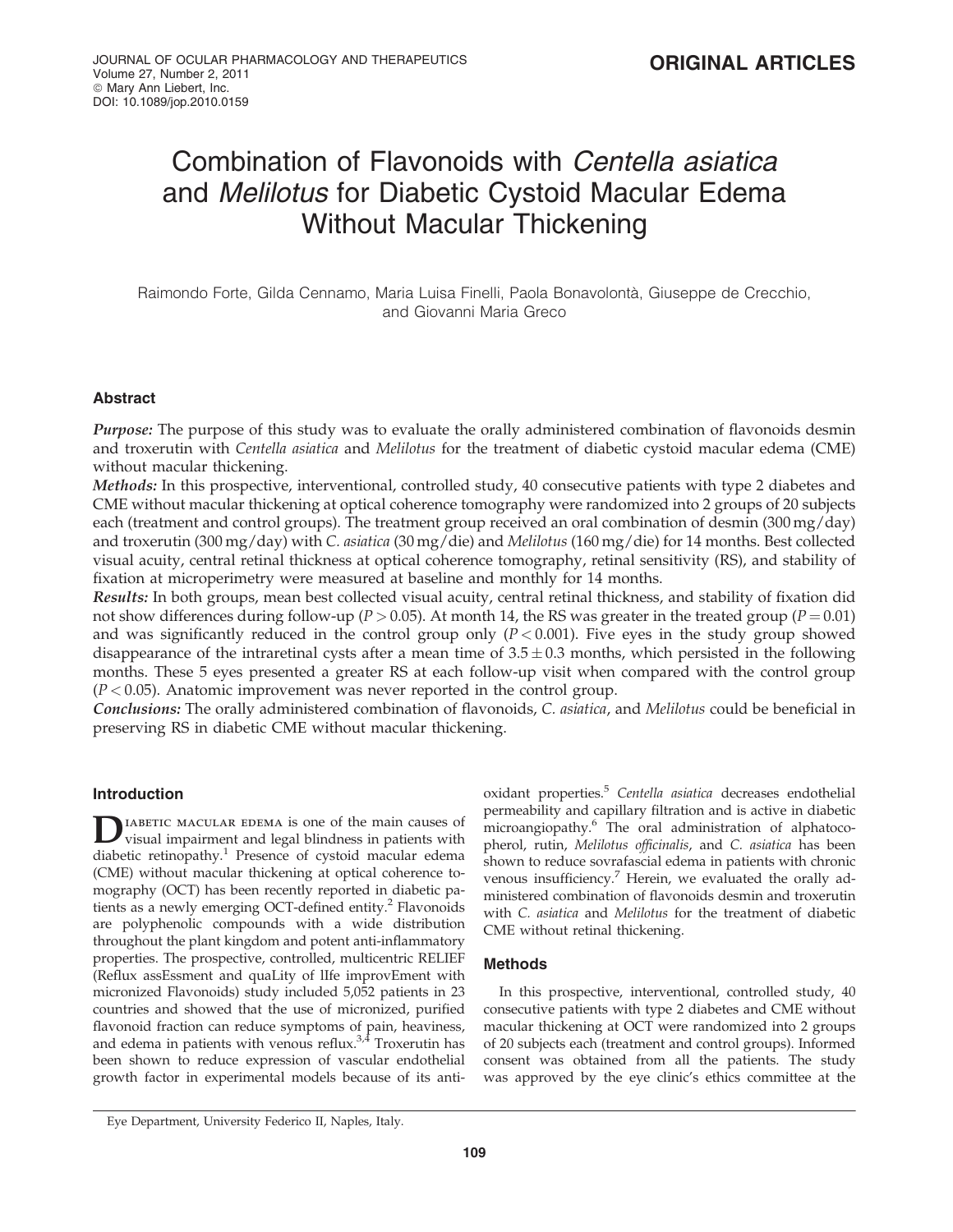| Treatment group | Control group                      | Statistical difference                                                                           |
|-----------------|------------------------------------|--------------------------------------------------------------------------------------------------|
| 20(20)          | 20(20)                             |                                                                                                  |
| $6.4 \pm 4.1$   | $6.2 \pm 4.6$                      | $P = 0.1$                                                                                        |
|                 |                                    | $P = 0.2$                                                                                        |
| $7.0 \pm 2.1$   | $6.7 \pm 1.5$                      | $P = 0.1$                                                                                        |
|                 |                                    |                                                                                                  |
|                 | 8(40)                              | $P = 0.1$                                                                                        |
| 5(25)           | 6(30)                              |                                                                                                  |
| 5(25)           | 6(30)                              |                                                                                                  |
| $4.12 \pm 3.1$  | $4.18 \pm 3.6$                     | $P = 0.1$                                                                                        |
|                 | $7.2 \pm 1.8$ (5.1–12.0)<br>10(50) | AND ONOUL TREATED WITH LEAVONOIDS, CENTELLA ASIATICA, AND MELILOTOS)<br>$7.4 \pm 1.3$ (5.5–10.6) |

Table 1. Characteristics of 40 Patients Presenting with Cystoid Macular Edema Without Macular Thickening at Baseline, Who Were Randomized into 2 Groups (Control Group and Group Treated with Flavonoids, Centella asiatica, and Melilotus)

SD, standard deviation; HbA1c, glycosylated hemoglobin.

University Federico II of Naples and was performed in accordance with the ethical standards laid down in the 1964 Declaration of Helsinki. Inclusion criteria were absence of clinically significant macular edema at clinical examination, presence of nonischemic CME, normal central retinal thickness (CRT) and normal foveal contour at OCT examination, and absence of any previous treatment for diabetic retinopathy in the 6 months preceding first examination. Exclusion criteria were coexisting ocular pathologies and significant media opacities that precluded fundus examination.

In the treatment group, an oral combination of desmin (300 mg/day) and troxerutin (300 mg/day) with C. asiatica (30 mg/day) and Melilotus (160 mg/day) was administered for 14 months.

All patients included in the study were evaluated at baseline and monthly for 12 months. At each visit, investigations included best corrected visual acuity (BCVA) after refraction using the ETDRS letters scale, slit-lamp examination, funduscopy and stereofundus photography, OCT, and central microperimetry (MP). Fluorescein angiography was performed at baseline to exclude ischemic macular edema. Mean value of glycosylated hemoglobin (HbA1c) and blood pressure were monitored at baseline and every 3 months. Normal HbA1c values were considered to be between 4% and 6%. Blood hypertension was classified as normal tension (<120/80), prehypertension (120–139/80–89), stage 1 (140– 159 systolic or 90–99 diastolic), and stage 2 ( $\geq$ 160 systolic or  $>100$  diastolic).<sup>8</sup>

To evaluate CRT, a spectral domain scanning laser ophthalmoscope/OCT device (SD-SLO/OCT; Ophthalmic Technologies, Toronto, Canada) was used. CRT was considered as the thickness in the central 1-mm disc, representing the foveal area. An upper limit of  $280 \,\mu m$  for normal CRT was chosen according to the previously reported normal retinal thickness values as measured with SD-SLO/OCT.<sup>9</sup> Normal foveal contour was determined by the presence of a well-formed U-shaped foveal depression without marked steepening, flattening, or asymmetry. Intraretinal cysts were identified as well-circumscribed hyporeflective spaces within the fovea, measuring at least 10  $\mu$ m in diameter.<sup>2</sup> Fundus-related MP was performed using the SD-SLO/OCT. A 4-2-1 double staircase strategy was used and results were reported in decibels. The recorded fixation pattern was classified according to the Fujii classification.<sup>10</sup> Retinal sensitivity in the  $8^\circ$  central area and stability of fixation were measured at each visit.

Statistical analysis was performed using the Statistical Package for Social Sciences (version 17.0; SPSS, Chicago, IL). Intragroup changes were compared by repeated measures analysis of variance with Dunnett correction for multiple



FIG. 1. Diabetic CME without macular thickening treated with an orally administered combination of flavonoids, Centella asiatica, and Melilotus. At baseline, (a) intraretinal cystoid spaces without macular thickening are visible on optical coherence tomography examination. (b) After 6 months of treatment, a complete resolution of the cystoid edema is evident and (c) an improvement of retinal sensitivity is present at differential microperimetry. In another case, the optical coherence tomography scans show (d) the CME without macular thickening at baseline, (e) the resolution of the CME after 6 months of treatment, and (f) the improvement of retinal sensitivity as measured with differential microperimetry. CME, cystoid macular edema.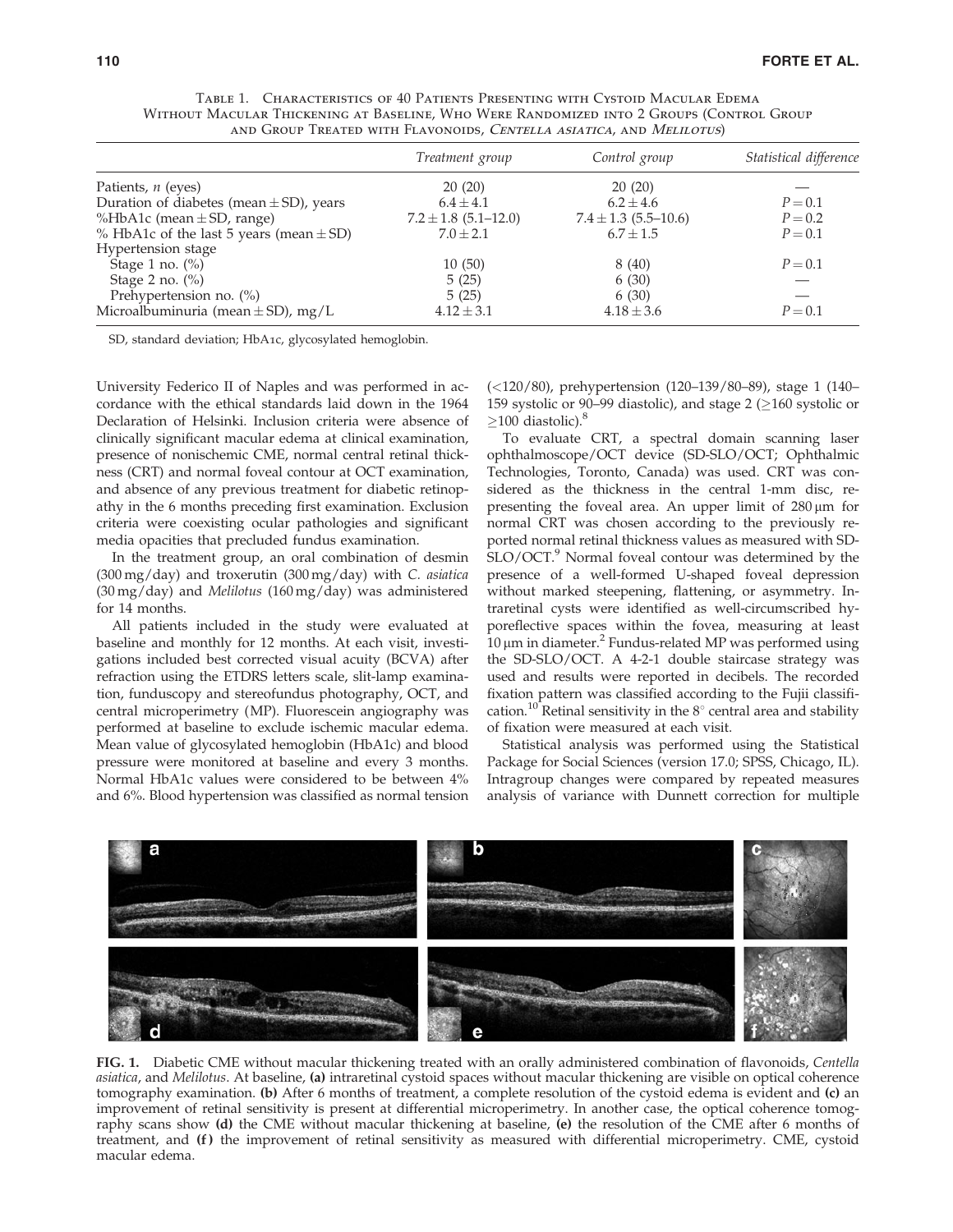# FLAVONOIDS FOR DIABETIC CYSTOID MACULAR EDEMA WITHOUT MACULAR THICKENING 111

|                         |                  |                       |                                  |                                       |                     | TABLE 2. INTRAGROUP AND INTERGROUP DIFFERENCES AT BASELINE AND DURING 14 MONTHS |                     |                                                                                                                                                                                                                   |
|-------------------------|------------------|-----------------------|----------------------------------|---------------------------------------|---------------------|---------------------------------------------------------------------------------|---------------------|-------------------------------------------------------------------------------------------------------------------------------------------------------------------------------------------------------------------|
|                         | Baseline         | Baseline              | Month 3                          |                                       |                     |                                                                                 |                     |                                                                                                                                                                                                                   |
|                         | treatment        | control               | $\label{eq:reatment} The at met$ | Month 3                               | Month 6             | Month 6                                                                         | Month 14            | Month 14                                                                                                                                                                                                          |
|                         | dnolS            | dnoi $\mathcal S$     | dnoi $\mathcal S$                | Control group                         | Treatment group     | Control group                                                                   | Treatment group     | Control group                                                                                                                                                                                                     |
|                         | $\overline{20}$  | $\overline{20}$       | $\overline{20}$                  | $\overline{20}$                       | $\overline{20}$     | $\overline{20}$                                                                 |                     | $\approx$                                                                                                                                                                                                         |
| <b>BCVA</b> using ETDRS | $77.39 \pm 6.1$  | $76.68 \pm 4.1$       | $77.46 \pm 4.0$                  | $76.25 \pm 4.1$                       | $77.40 \pm 5.6$     | $76.18 \pm 5.4$                                                                 | $77.27 \pm 4.2$     | $76.02 + 5.1$                                                                                                                                                                                                     |
| letters scale           |                  | $(\Delta^2 P = 0.3)$  | $(\Delta P = 0.1)$               | $(\Delta P = 0.2; \Delta P = 0.1)$    | $(\Delta P = 0.1)$  | $(\Delta P = 0.09; \, \Delta P = 0.2)$                                          | $(\Delta P = 0.1)$  | $(\Delta P = 0.09; \Delta P = 0.1)$                                                                                                                                                                               |
| CRT                     | $231.0 + 31.2$   | $235.39 \pm 21.2$     | $226.29 \pm 22.0$                | $232.2 \pm 31.6$                      | $235.29 \pm 27.1$   | $242.37 \pm 27.1$                                                               | $237.20 \pm 20.6$   | $239.22 \pm 26.6$                                                                                                                                                                                                 |
|                         |                  | $(\Delta^2 P = 0.08)$ | $(\Delta P = 0.09)$              | $(\Delta P = 0.1; \Delta^2 P = 0.2)$  | $(\Delta P = 0.1)$  | $(\Delta P = 0.09; \Delta^2 P = 0.08)$                                          | $(\Delta P = 0.09)$ | $(\Delta P = 0.09; \Delta^2 P = 0.09)$                                                                                                                                                                            |
| MP retinal              | $16.05 \pm 0.49$ | $16.17 \pm 0.38$      | $15.69 \pm 0.44$                 | $15.88 \pm 0.51$                      | $15.79 \pm 0.32$    | $15.63 \pm 0.41$                                                                | $5.78 \pm 0.31$     | $15.25 \pm 0.26$                                                                                                                                                                                                  |
| sensitivity (dB)        |                  | $(\Delta^2 P = 0.1)$  | $(\Delta P = 0.06)$              | $(\Delta P = 0.08; \Delta^2 P = 0.2)$ | $(\Delta P = 0.07)$ | $(\Delta P < 0.001; \, \Delta^2 P = 0.08)$                                      | $\Delta P = 0.1$    | $(\Delta P < 0.001; \Delta^2 P = 0.01)$                                                                                                                                                                           |
| MP fixation             | Stable 20        | Stable 20             | Stable 20                        | Stable 20                             | Stable 20           | Stable 20                                                                       | Stable 20           | Stable 20                                                                                                                                                                                                         |
| stability $(n)$         |                  |                       |                                  |                                       |                     |                                                                                 |                     |                                                                                                                                                                                                                   |
| %HbA1c                  | $7.7 \pm 1.2$    | $7.6 \pm 1.9$         | $7.3 + 2.2$                      | $7.2 \pm 3.1$                         | $7.3 \pm 1.2$       | $7.2 \pm 2.2$                                                                   | $7.3 \pm 1.1$       | $7.2 \pm 2.0$                                                                                                                                                                                                     |
|                         |                  | $(\Delta^2 P = 0.3)$  | $(\Delta P = 0.1)$               | $(\Delta P = 0.1; \Delta^2 P = 0.2)$  | $(\Delta P = 0.1)$  | $(\Delta P = 0.4; \Delta^2 P = 0.2)$                                            | $(\Delta P = 0.1)$  | $(\Delta P = 0.4; \Delta^2 P = 0.2)$                                                                                                                                                                              |
| Hypertension stage      | Stage 1,         | Stage 1,              | Stage 1,                         | Stage 1,                              | Stage 1,            | Stage 1,                                                                        | Stage 1,            | Stage 1,                                                                                                                                                                                                          |
|                         | 10 patients      | 8 patients            | 10 patients                      | 8 patients                            | 10 patients         | 8 patients                                                                      | 10 patients         | 8 patients                                                                                                                                                                                                        |
| Microalbuminuria        | $4.17 \pm 3.1$   | $4.28 \pm 3.2$        | $4.18 + 5.0$                     | $4.25 + 5.2$                          | $4.21 \pm 4.2$      | $4.22 \pm 4.5$                                                                  | $4.11 + 4.1$        | $4.13 \pm 4.0$                                                                                                                                                                                                    |
| $(\text{mg/L})$         |                  | $(\Delta^2 P = 0.2)$  | $(\Delta P = 0.2)$               | $(\Delta P = 0.08; \Delta^2 P = 0.1)$ | $(\Delta P = 0.7)$  | $(\Delta P = 0.3; \Delta^2 P = 0.2)$                                            | $(\Delta P = 0.7)$  | $(\Delta P = 0.3; \Delta^2 P = 0.4)$                                                                                                                                                                              |
|                         |                  |                       |                                  |                                       |                     |                                                                                 |                     | BCVA, best corrected visual acuity; ETDRS, early treatment diabetic retimopathy study; CRT, central retinal thickness; MP, microperimetry; AP, statistical significance compared with baseline; A <sup>2</sup> P, |

comparisons. Fisher's exact test was used to compare the retinal sensitivity (RS) between eyes that showed an anatomical improvement and the control group at each followup visit. Results were considered significant if the P value was <0.05. Data at baseline, month 3, month 6, and month 14 are presented.

#### **Results**

In the treatment group, the 20 patients (9 women and 11 men; 20 eyes) had a mean age of  $63.6 \pm 3.1$  years. In the control group, the 20 patients (9 women and 11 men; 20 eyes) had a mean age of  $62.2 \pm 3.4$  years. The characteristics of the 40 patients in the 2 groups at baseline are given in Table 1. No differences were present at baseline between the 2 groups with respect to sex, age, mean duration of diabetes, actual HbA1c percentage and HbA1c percentage in the last 5 years, microalbuminuria, and blood pressure.

During follow-up, no statistically significant difference was present between the 2 groups with respect to HbA1c percentage, blood pressure, and microalbuminuria (Table 2).

In the treated group, BCVA and mean RS reduced during follow-up, but without statistical significance  $(P > 0.05$  at months 3, 6, and 14). Five eyes (25%) showed disappearance of the retinal cysts after a mean time of  $3.5 \pm 0.3$  months, and the anatomic improvement persisted during the following months (Figure 1). When compared with the control group, these 5 eyes showed no statistically different mean BCVA  $(76.78 \pm 4.1 \text{ at baseline}, P = 0.9; 76.11 \pm 4.1 \text{ at month 3}, P = 0.8;$  $76.78\pm4.5$  at month 6,  $P$   $=$   $0.8$ ;  $76.15$   $\pm$   $5.2$  at month  $14$ ,  $P$   $=$   $0.6)$ but an improved mean RS (16.24 $\pm$ 0.31 at baseline, P=0.8;  $16.24 \pm 0.49$  at month 3,  $P = 0.01$ ;  $16.32 \pm 0.46$  at month 6,  $P$   $<$  0.001; 16.43  $\pm$  0.39 at month 14,  $P$   $<$  0.001). Two eyes (10%) showed an increase of retinal edema during follow-up, associated with visual loss and reduction of RS ( $P > 0.05$ ). In the remaining 13 eyes (65%), BCVA, CRT, and RS did not show any significant change during follow-up  $(P > 0.05)$ .

In the control group, no improvement of BCVA and CRT was observed during follow-up, worsening was observed in 5 eyes (25%,  $P > 0.05$ ), and stabilization was observed in the remaining 15 eyes (75%). Mean RS showed a reduction during follow-up ( $P = 0.08$  at month 3;  $P < 0.001$  at months 6 and 14).

No differences in BCVA, mean CRT, and stability of fixation between the 2 groups were observed during follow-up  $(P > 0.05)$ , whereas a greater RS was present in the treated group at month 14 ( $P = 0.01$ ).

## **Discussion**

statistical significance compared with the treatment group.

statistical significance compared with the treatment group

In this prospective, interventional, controlled study, we evaluated the effects of the orally administered combination of flavonoids, C. asiatica, and Melilotus on diabetic CME without macular thickening during 14 months of follow-up. To our knowledge, no previous reports have focused on this issue. CME without macular thickening has been recently reported by Jun et al. in 5.6% of eyes of 653 patients affected by different retinal pathologies.<sup>2</sup> Among them, nonproliferative diabetic retinopathy without significant macular edema was present in 27% of cases.

While mean BCVA, CRT and fixation stability did not show significant differences between the 2 groups during follow up, at 14-month follow up visit the treated group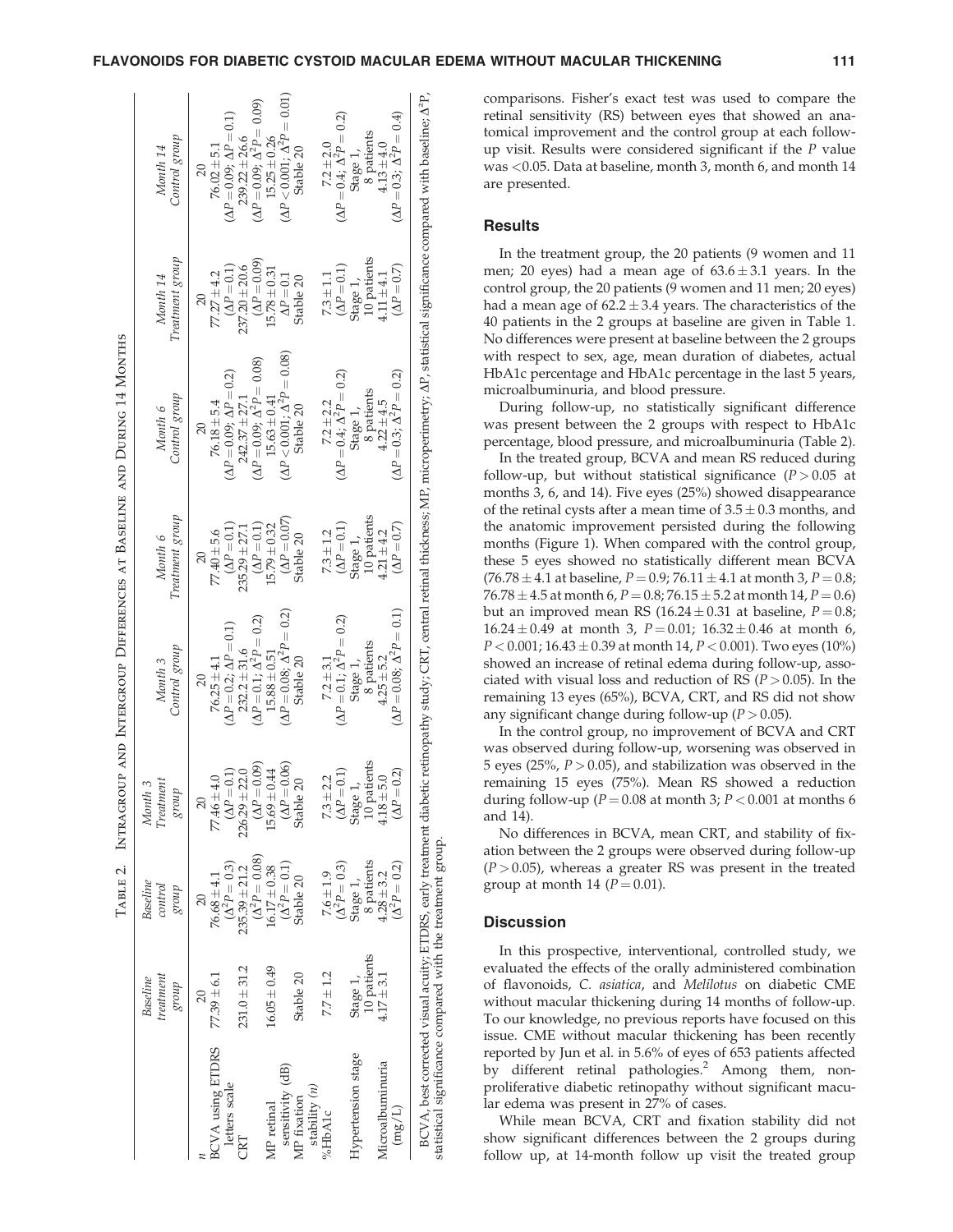showed a greater RS ( $P = 0.01$ ). Reduction of RS was significant in the control group only, at month-6 and at month-14 ( $P < 0.001$ ). Moreover, 5 eyes in the treated group showed a disappearance of the intraretinal cysts, which persisted during follow up and was associated with a significant improvement in RS at each follow up visit when compared to control group. On the other hand, no eye in the control group showed an anatomical improvement. Anatomic and functional improvement in the treated group could reflect the beneficial effects of the treatment, mostly in consideration that no significant differences were observed between the 2 groups as concerns changes of HbA1c percentage, microalbuminuria and blood pressure during follow up. Flavonoids have showed to improve endothelial cells function, to have an antivascular endothelial growth factor effect and to increase release of fibrinolytic agents. $3-5,11$  In a prospective controlled evaluation of patients with retinal vein occlusion, Glacet-Bernard et al. showed that troxerutin could improve visual acuity, retinal circulation times and macular edema.<sup>12</sup> Flavonoids act by inhibiting leukocyte activation, rolling, adhesion, and migration.<sup>13-15</sup> The fresh Melilotus plant contains a glycoside (melilotoside) which releases glucose and coumaric acid during the drying process. From the latter 0.4%–0.9% is transformed into coumarin. Previous studies showed that coumarin has antiinflammatory properties by suppressing the phosphorylation of protein kinase B.16 The beneficial effects on RS and the disappearance of intraretinal cysts could be related to the combination of anti-inflammatory effect and reduction of endothelial cells permeability.

Despite the beneficial effects on RS, the treated group did not show significant differences with the control group with respect to BCVA and fixation stability. Visual acuity depends on the foveal area, whereas MP tests the RS in a larger area surrounding the fovea. Focal alterations may affect visual acuity and light sensitivity reduction more than diffuse edema, $17,18$  as they block the light from photoreceptors even before establishment of a structural damage to the retina. Therefore, intraretinal cystoid spaces could determine a functional impairment even in the absence of retinal thickening. Small anatomic changes due to disappearance of the retinal cysts could more easily reflect in an improvement of RS rather than in a gross improvement of visual acuity.

A limitation of this study is the relatively small sample size in the 2 groups, mainly because of the prospective design. On the other hand, major strengths are the prospective nature, standardization of data collection, and length and high rate of follow-up. In view of the unexpected functional benefits in the treated group, this study represents a pilot study for a much larger trial aiming to definitely address whether a combination of flavonoids, C. asiatica, and Melilotus is beneficial in preserving RS in diabetic CME without macular thickening.

In conclusion, diabetic CME without retinal thickening showed to affect RS in the long term, with no significant visual and anatomic changes detected. Therefore, MP could represent a better diagnostic tool than visual acuity alone to detect functional changes during follow-up. This prospective pilot study suggests a beneficial role of the orally administered combination of flavonoids, C. asiatica, and Melilotus for functional preservation in case of diabetic CME without retinal thickening.

## Acknowledgment

A grant was received by Aesculapius-Bs S.r.l. in support of this study.

#### Author Disclosure Statement

Proprietary interest: none.

#### **References**

- 1. Fong, D.S., Ferris, F.L., Davis, M.D., and Chew, E.Y. Causes of severe visual loss in the early treatment diabetic retinopathy study: ETDRS report no. 24. Early Treatment Diabetic Retinopathy Study Research Group. Am. J. Ophthalmol. 127:137–141, 1999.
- 2. Jun, J.J., Duker, J.S., Baumal, C.R., et al. Cystoid macular edema without macular thickening: a retrospective optical coherence tomographic study. Retina 30:917–923, 2010.
- 3. Jantet, G. Chronic venous insufficiency: worldwide results of the RELIEF study. Reflux assEssment and quaLity of lIfe improvEment with micronized Flavonoids. Angiology 53: 245–256, 2002.
- 4. Jantet, G. RELIEF study: first consolidated European data. Reflux assEssment and quaLity of lIfe improvement with micronized Flavonoids. Angiology 51:31–37, 2000.
- 5. Chung, H.K., Choi, S.M., Ahn, B.O., Kwak, H.H., Kim, J.H., and Kim, W.B. Efficacy of troxerutin on streptozotocininduced rat model in the early stage of diabetic retinopathy. Arzneimittelforschung 55:573–580, 2005.
- 6. Incandela, L., Cesarone, M.R., Cacchio, M., De Sanctis, M.T., Santavenere, C., D'Auro, M.G., Bucci, M., and Belcaro, G. Total triterpenic fraction of Centella asiatica in chronic venous insufficiency and in high-perfusion microangiopathy. Angiology 52 Suppl 2:S9–S13, 2001.
- 7. Cataldi, A., Gasbarro, V., Viaggi, R., Soverini, R., Gresta, E., and Mascoli, F. Effectiveness of the combination of alpha tocopherol, rutin, melilotus, and centella asiatica in the treatment of patients with chronic venous insufficiency. Minerva Cardioangiol. 49:159–163, 2001.
- 8. Chobanian, A.V., Bakris, G.L., Black, H.R., et al. National Heart, Lung, and Blood Institute Joint National Committee on Prevention, Detection, Evaluation, and Treatment of High Blood Pressure; National High Blood Pressure Education Program Coordinating Committee. The seventh report of the Joint National Committee on Prevention, Detection, Evaluation, and Treatment of High Blood Pressure: The JNC 7 report. JAMA 289:2560–2572, 2003.
- 9. Forte, R., Cennamo, G.L., Finelli, M.L., and de Crecchio, G. Comparison of time domain Stratus OCT and spectral domain SLO/OCT for assessment of macular thickness and volume. Eye (Lond). 23:2071–2078, 2009.
- 10. Fujii, G.Y., De Juan, E., Humayun, M.S., et al. Characteristics of visual loss by scanning laser ophthalmoscope microperimetry in eyes with subfoveal choroidal neovascularization secondary to age-related macular degeneration. Am. J. Ophthalmol. 136:1067–1078, 2003.
- 11. Shoab, S.S., Porter, J., Scurr, J.H., et al. Endothelial activation response to oral micronised flavonoid therapy in patients with chronic venous disease—a prospective study. Eur. J. Vasc. Endovasc. Surg. 17:313–318, 1999.
- 12. Glacet-Bernard, A., Coscas, G., Chabanel, A., Zourdani, A., Lelong, F., and Samama, M.M. A randomized, doublemasked study on the treatment of retinal vein occlusion with troxerutin. Am. J. Ophthalmol. 118:421–429, 1994.